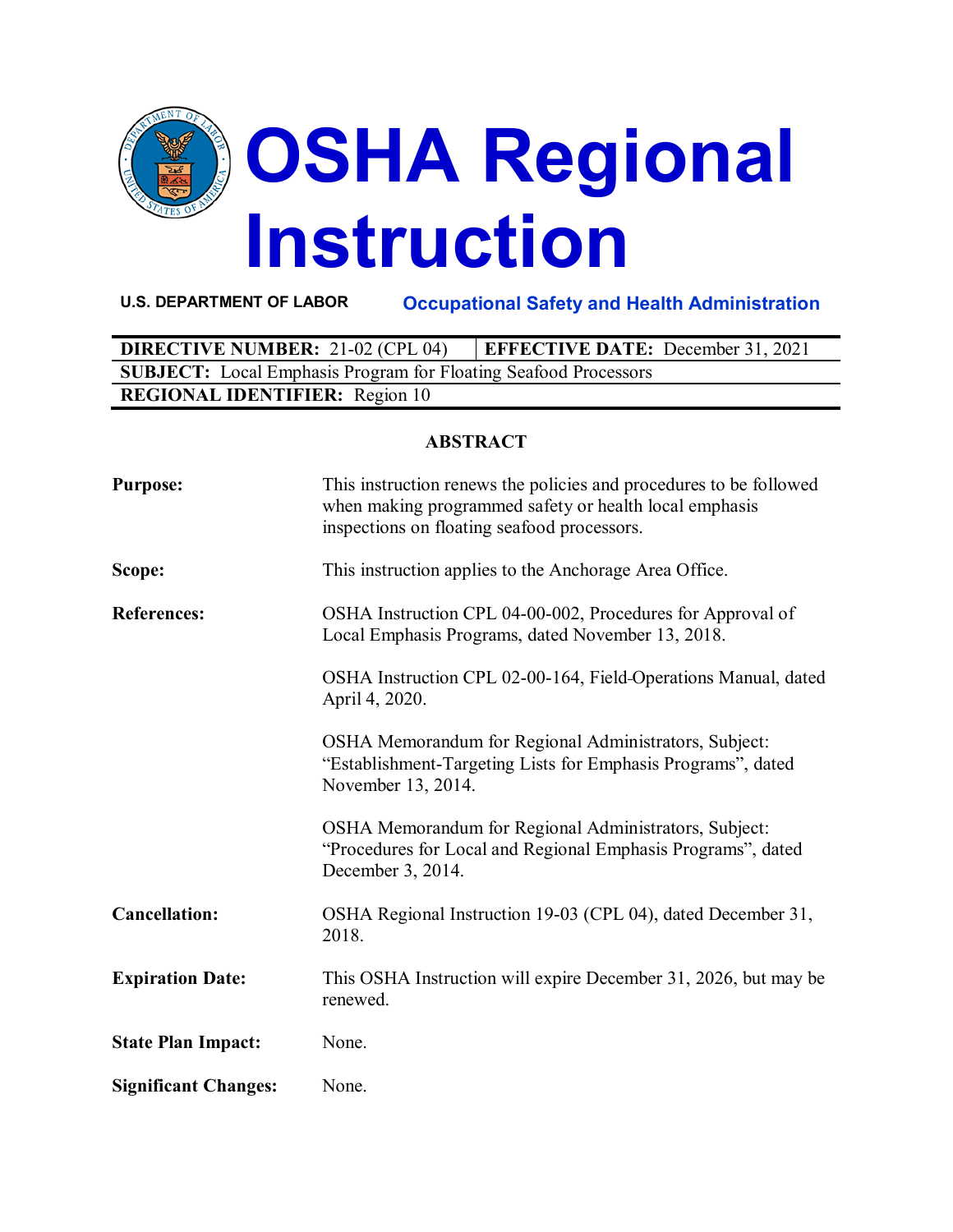| <b>Action Offices:</b>     | Anchorage Area Office and Office of Enforcement Programs           |
|----------------------------|--------------------------------------------------------------------|
| <b>Originating Office:</b> | Office of Enforcement Programs                                     |
| <b>Contact:</b>            | Assistant Regional Administrator<br>Office of Enforcement Programs |

By and Under the Authority of:

Patrick J. Kapust Acting Regional Administrator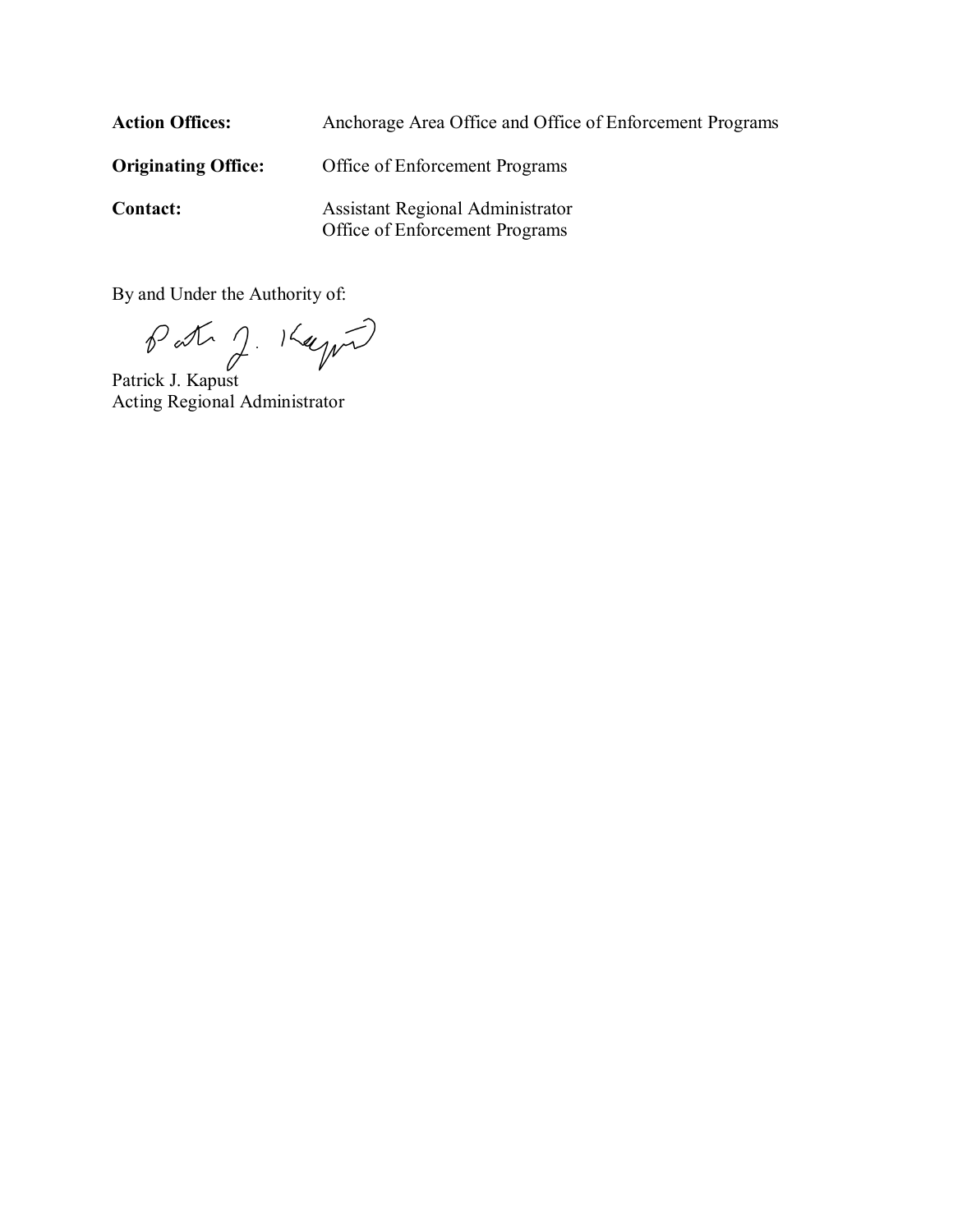# **Executive Summary**

This instruction renews the framework for a local emphasis program to reduce and/or eliminate hazards associated with seafood processing in Alaska.

# **Table of Contents**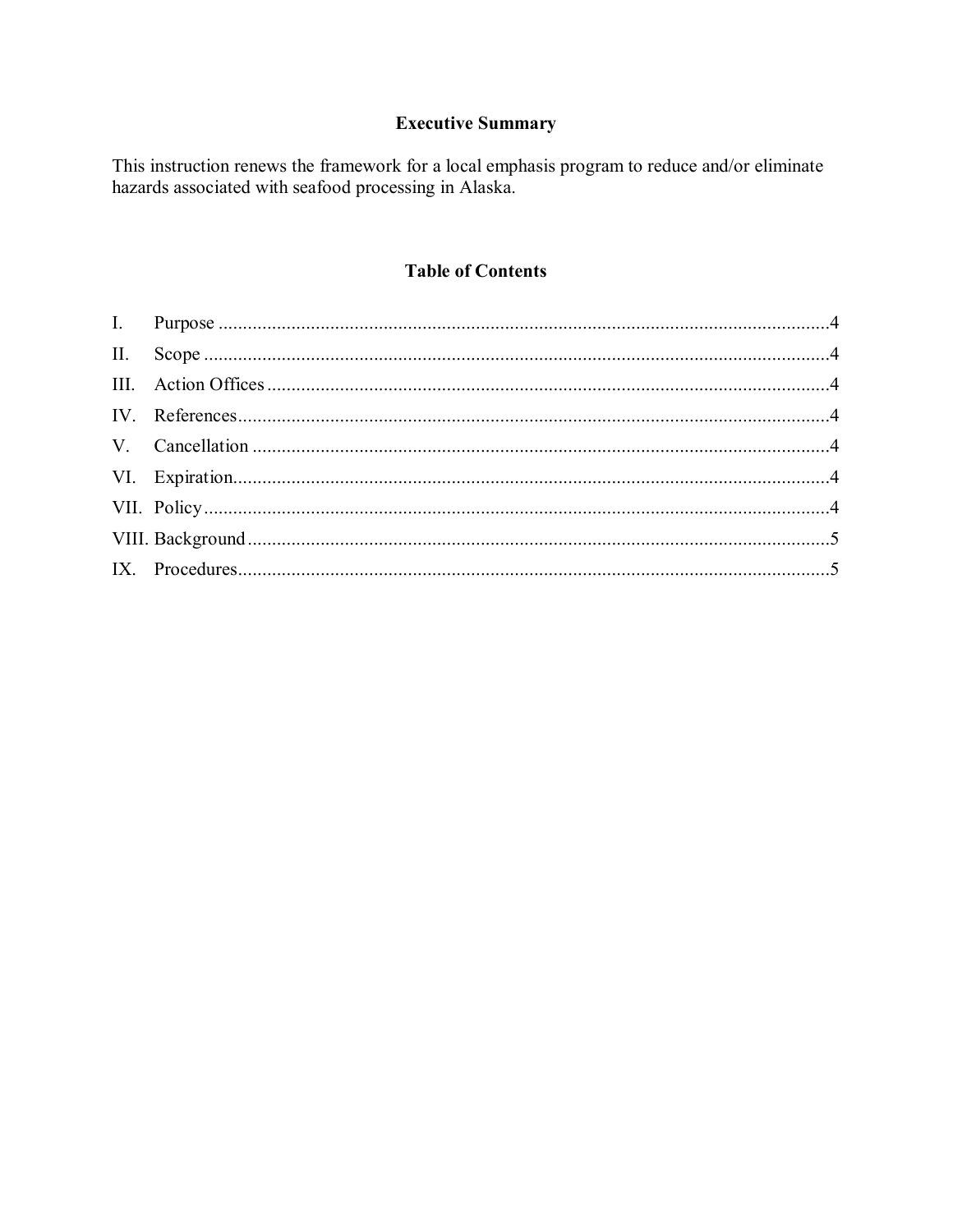#### <span id="page-3-0"></span>**I. Purpose.**

This instruction renews the policies and procedures to be followed when making programmed safety or health local emphasis inspections on floating seafood processors.

## <span id="page-3-1"></span>**II. Scope.**

This instruction applies to the Anchorage Area Office.

#### <span id="page-3-2"></span>**III. Action Offices.**

Anchorage Area Office

#### <span id="page-3-3"></span>**IV. References:**

OSHA Instruction CPL 04-00-002, Procedures for Approval of Local Emphasis Programs, dated November 13, 2018.

OSHA Instruction CPL 02-00-164, Field Operations Manual, dated April 4, 2020.

OSHA Memorandum for Regional Administrators, Subject: "Establishment-Targeting Lists for Emphasis Programs", dated November 13, 2014.

OSHA Memorandum for Regional Administrators, Subject: "Procedures for Local and Regional Emphasis Programs", dated December 3, 2014.

# <span id="page-3-4"></span>**V. Cancellation.**

This instruction cancels OSHA Regional Instruction 19-03 (CPL 04), dated December 31, 2018.

#### <span id="page-3-5"></span>**VI. Expiration.**

This OSHA Instruction will expire December 31, 2026, but may be renewed.

#### <span id="page-3-6"></span>**VII. Policy.**

The Area Director shall use this instruction for inspection selection and scheduling for both safety and health inspections. This inspection procedure will be used for programmed safety and health inspections in the floating seafood processor industry. Only floating seafood processors located on navigable waters will be inspected. Floating processors are defined as any vessel or contrivance floating on navigable waters of the United States, whether permanently or temporarily affixed to the bottom, which processes crab, shrimp, salmon, or any other types of seafood product or by-product for human or animal consumption.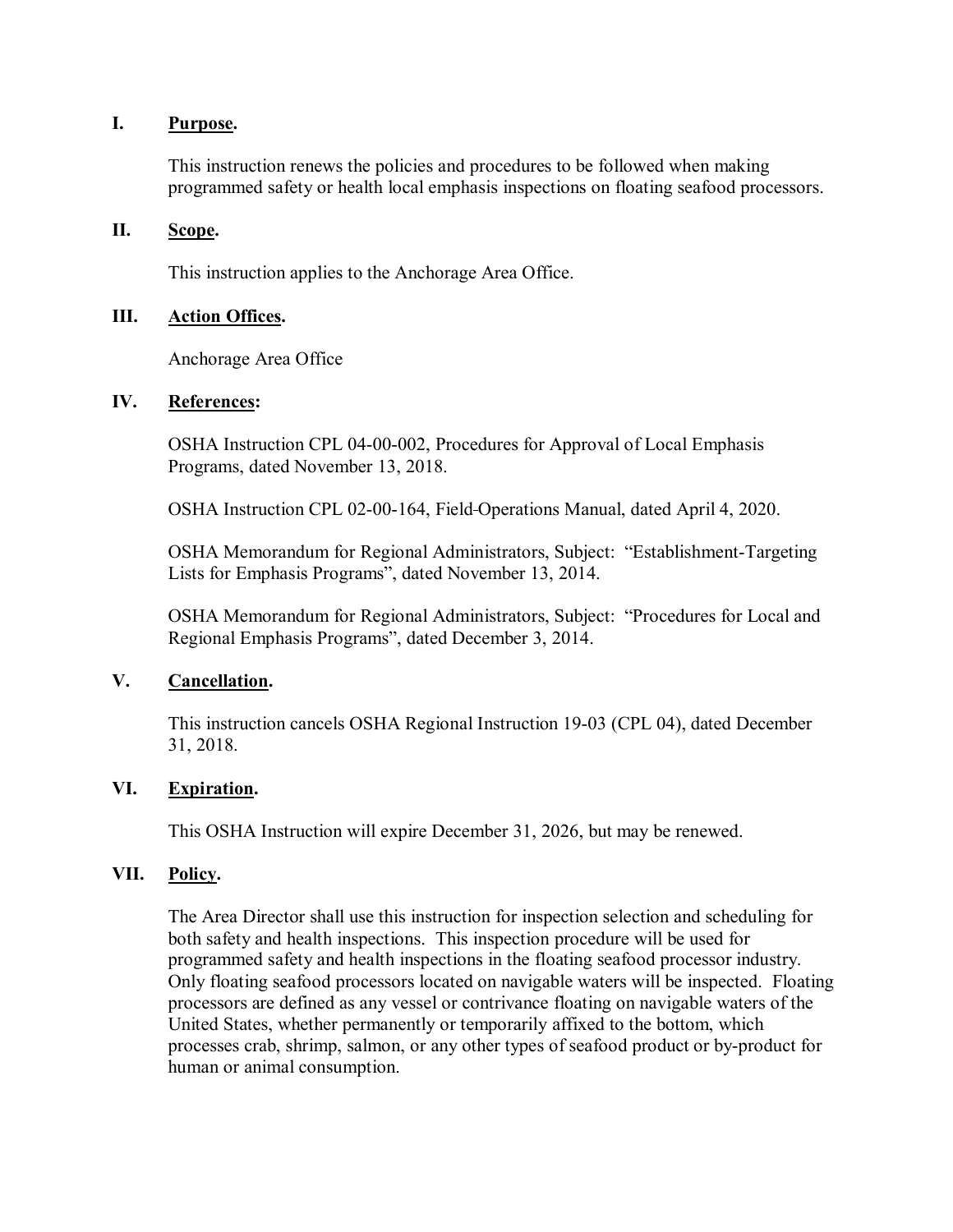## <span id="page-4-0"></span>**VIII. Background.**

This LEP supports the Occupational Safety and Health Administration (OSHA) Fiscal Year 2022 Agency Management Plan, Agency Theme 1, Assure Safe and Healthful Workplaces, including the agency's theme to protect the most vulnerable workers in high hazard industries, by targeting industries with higher than average illness and injury rates.

There were no fatality investigations in the seafood processing industry in 2019, 2020, or 2021 in the State of Alaska. The State of Alaska's injury and illness data for 2019 does not contain injury rates for NAICS 3117, Seafood Product Preparation and Packaging. The State's 2019 data only reported injury rates for NAICS 311, Food Manufacturing. In 2019, the Food Manufacturing industry in Alaska demonstrated a TRC rate of 8.2 and a DART rate of 5.5. The Federal data for 2019 shows the Food Manufacturing industry had a TRC rate of 4.0 and a DART rate of 2.8. The Federal data in 2019 also shows injury rates for NAICS 3117, Seafood Product Preparation and Packaging with a TRC rate of 6.9 and a DART rate of 4.8. The TRC rate in 2019 for all private sector industries was 3.0 and the DART rate was 1.6. The Resource Development Council for Alaska, Inc. is "a statewide trade association comprised of individuals and companies from Alaska's fishing, forestry, mining, oil and gas, and tourism industries." "The RDC's purpose is to encourage a strong, diversified private sector in Alaska and expand the state's economic base through the responsible development of our natural resources." (Reference akrdc.org) The RDC reports the seafood industry is one of the largest employers and economic drivers in Alaska, directly employing 58,700 people, which includes 26,000 processor jobs. Annual seafood harvest in Alaska is consistently between 5 to 6 billion pounds, accounting for about 60 percent of the total U.S. seafood harvests. The ton average 2017-2018 harvest value was \$2 billion, and the first wholesale value was approximately \$4.7 billion. The U.S. is the largest single market for Alaska seafood, followed by China, Japan, Europe, South Korea, and Canada.

Current national scheduling systems do not adequately provide for regular programmed inspections in seafood processing operations. The purpose of this instruction is to provide an inspection scheduling system to cover this high hazard industry. This instruction establishes a Local Emphasis Program (LEP) for seafood processing operations.

# <span id="page-4-1"></span>**IX. Procedures.**

The following procedures shall be followed for the scheduling and inspecting work sites under this program:

#### A. Outreach

This LEP has been in place for more than 27 years and outreach is a continual effort through meetings with local industry organizations. Through meetings with the seafood processing employers and various safety meetings and conferences held in Alaska, the Anchorage Area Office will provide updated information to employers on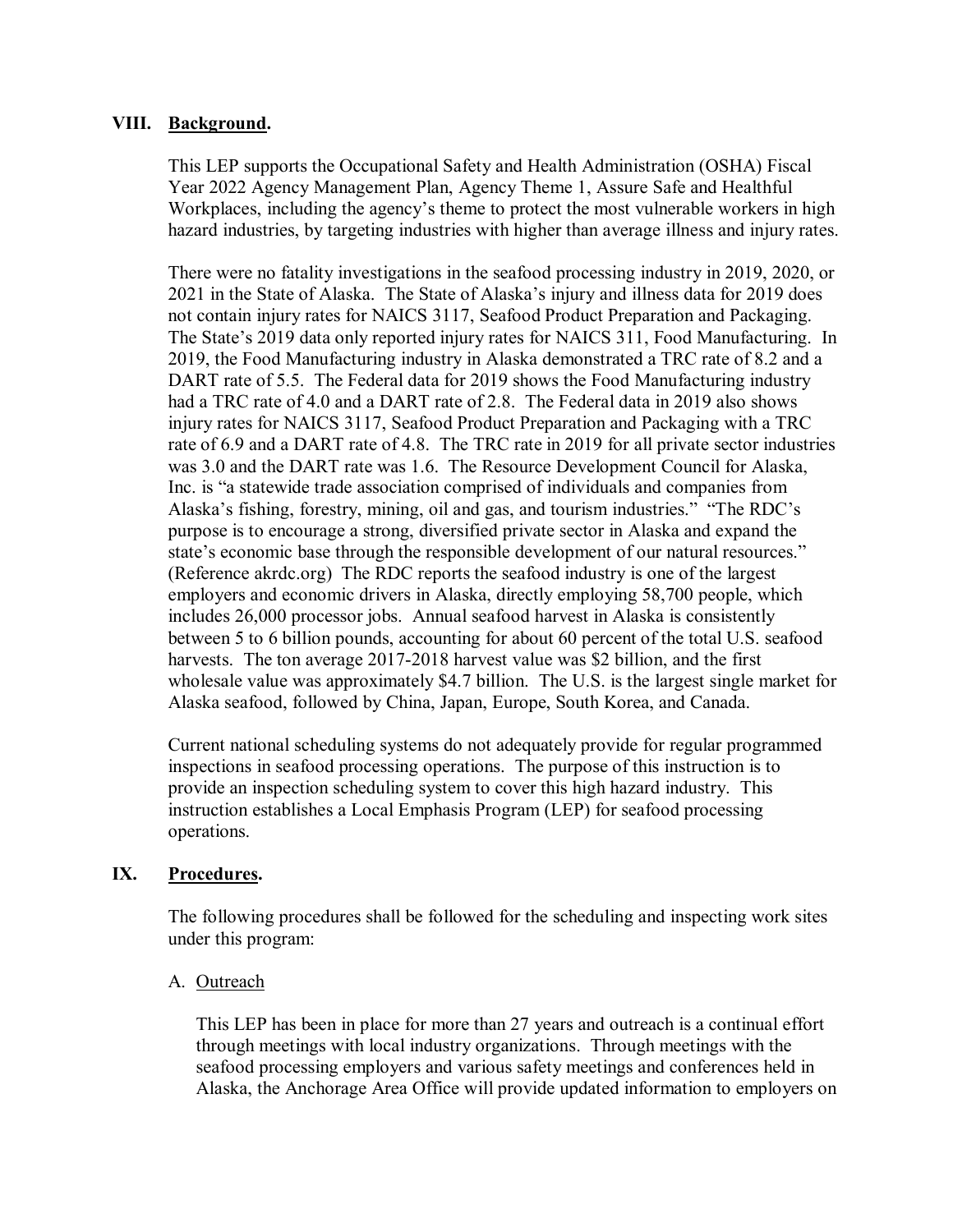topics such as the OSHA standards that apply to seafood processing, how to implement a safety and health program, and details about this LEP.

## B. Inspection Targeting

- 1. Due to the mobility of the processing units and the large geographical area involved, the Area Director must prepare a listing of specific geographical areas that are known to accommodate these floating processors. Geographical areas will be harbors, bays, inlets, and other bodies of navigable waters where seafood processing has been known historically to take place.
- 2. The Area Director, prior to the start of any inspection activity, will contact the Commercial Fisheries Division of the Alaska Fish and Game Department and obtain the "intent to operate" documents issued by that department to companies operating processing units. Regulations of the Fish and Game Department require that all processors obtain "intent to operate" permit before they can purchase and process any catch.

These permits are issued to a particular processor for the length of the fishing season under consideration. A fishing season for a particular product (such as salmon) is usually restricted to a certain geographical area for a certain length of time. When the season ends, fishing is no longer allowed in that area. The Alaska Fish and Game Department may or may not open up other geographical areas for fishing, using the same process described above.

While permits are given to processors to operate within a specified fishing season, they do not specify where that processor must anchor in order to process. Processors will always be in close proximity to the fishing grounds having the most activity, therefore, the Area Director shall utilize all available information to determine which cove, bay, or inlet the processors are operating in and concentrate inspection resources in that area.

- 3. When specific processors have been identified through the documents supplied by the Fish and Game Department, the Area Director will go through the permits and prepare a listing of the processors that will be working the area under consideration.
- 4. This procedure will be conducted at the beginning of each particular fishing season (i.e., crab, salmon, shrimp, etc.).
- C. Inspection Scheduling
	- 1. At the beginning of a particular fishing season, the Area Director will list all geographical areas (i.e., bays, coves, inlets, etc.) identified through the process described above.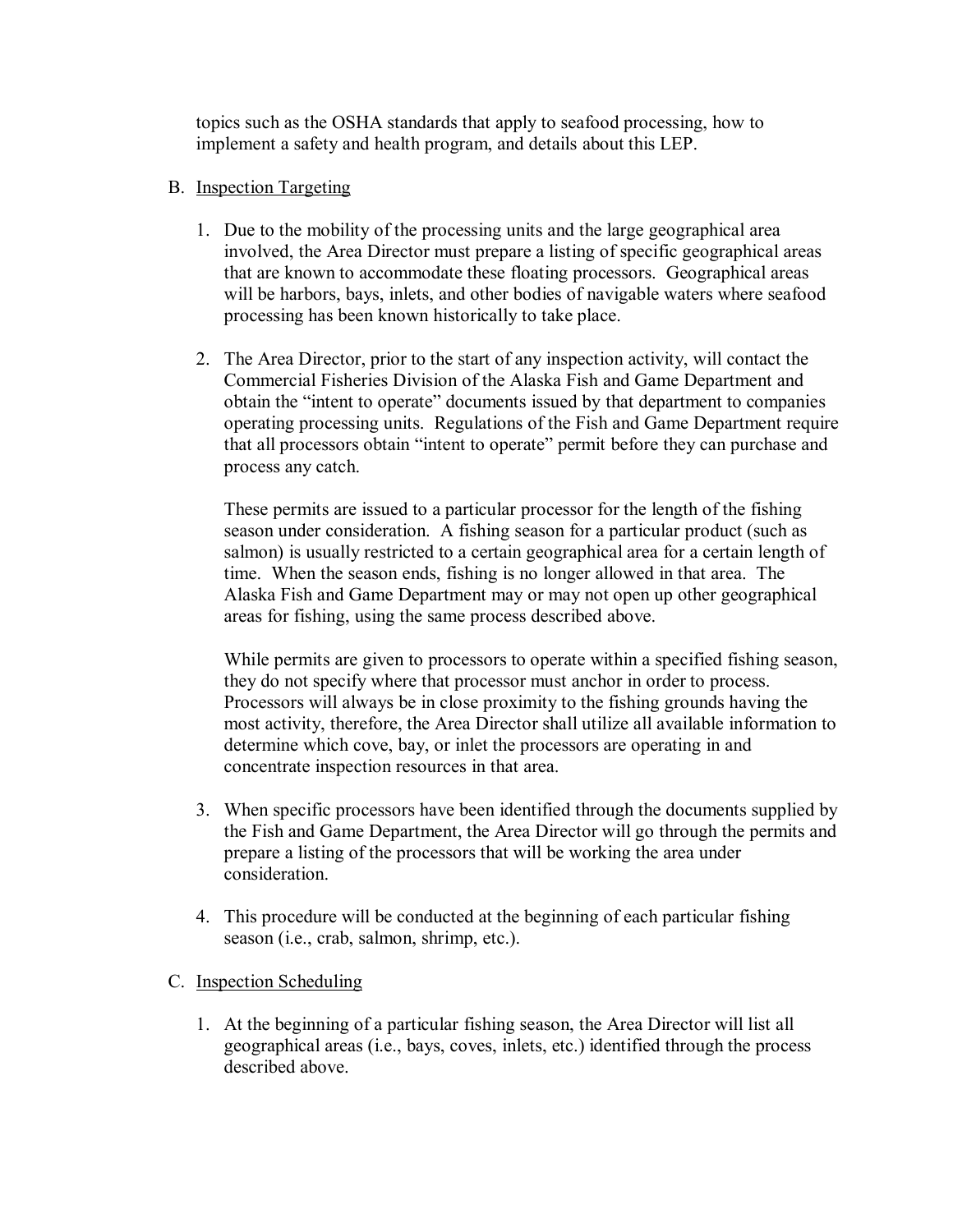- 2. From the office's program plan, the Area Director will decide how many inspections will be conducted in SIC 2092/NAICS 311712 for the season under consideration.
- 3. The Area Director will consolidate the list of processors developed under Paragraph IX.B. The compliance officer will then be directed to a particular geographical area (i.e., cove, inlet, etc.) and will conduct inspections of all accessible processors in the area.
- 4. At the completion of the first inspection, the compliance officer will move seaward to the next processor and conduct a complete inspection. This procedure will continue until the CSHO conducts all inspections assigned to that area or is recalled by the Area Director. Since processors anchor on a first-come-first-serve basis, they, themselves, will be the deciding factor as to the order of inspections. Compliance officers will only have to follow the anchoring arrangement set by the processors to comply with the provisions of this system.
- 5. All inspections assigned to a particular fishing season will be completed before moving on to another season (and their related geographical areas) unless the season for that inspection cycle terminates. If the season closes before all planned inspections are conducted, the remaining inspections will be dropped.
- 6. Upon the completion of one harvest season, the Area Director shall proceed to the next season where the same procedures outlined in Paragraph IX will be followed.
- 7. Due to the fact that floating processors rarely maintain complete accident and injury records on board, records review procedures will not be conducted on board the vessel; however, the CSHO is expected to collect three years of injury and illness records for each employer/vessel.

# D. Special Instructions

1. Inspection Record Coding

Inspections conducted under this program shall be coded as "Programmed Planned" with the LEP designation "FISH." Unprogrammed inspections (i.e. Complaints, Referrals from Outside OSHA, Fatalities/Catastrophes, Employer reported hospitalization or amputation) of fish processors shall be classified as "Unprogrammed" and coded under this local emphasis program designation of "FISH".

2. Evaluation Procedures

At the end of the fiscal year, an evaluation of the program through that date will be made.